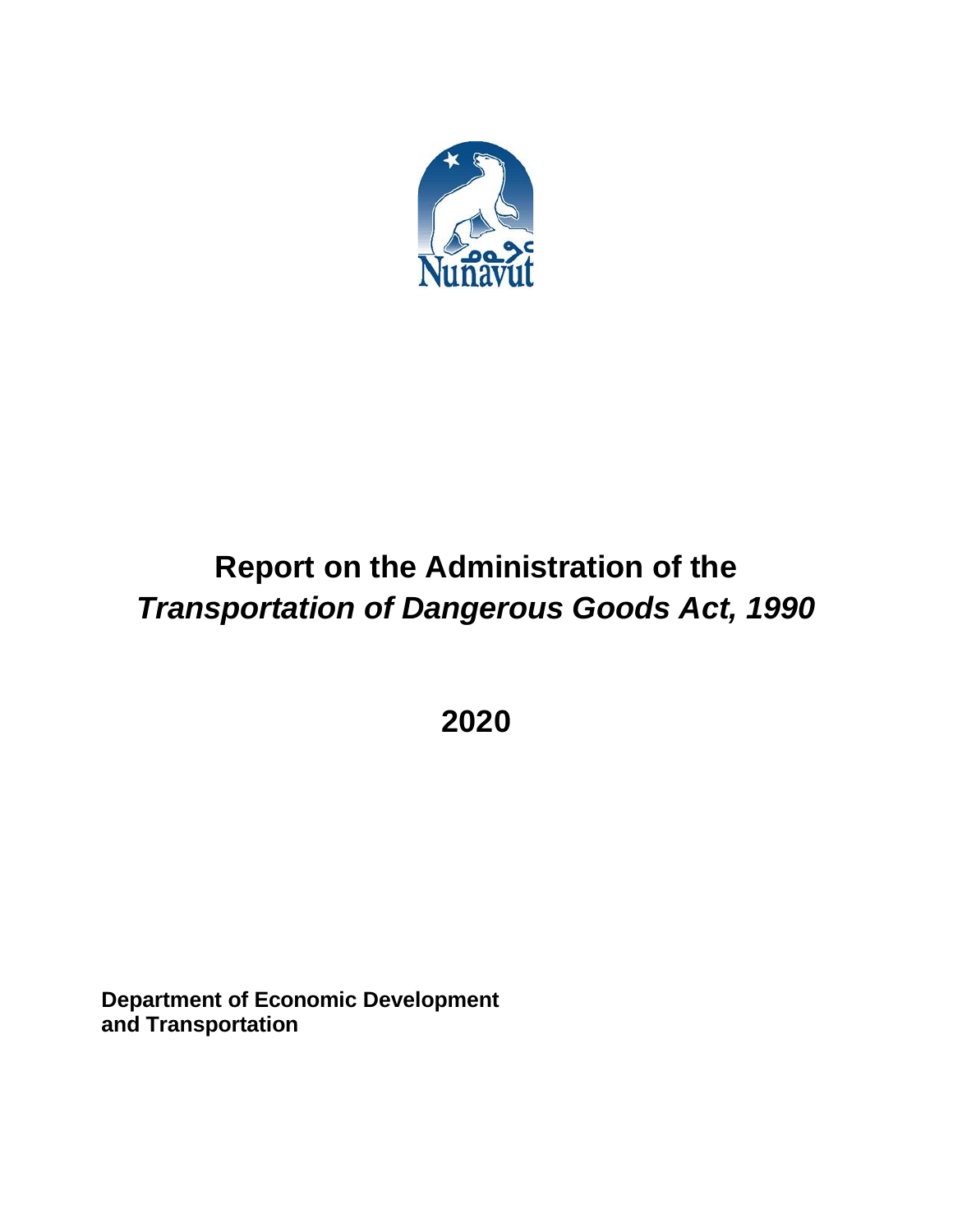## **INTRODUCTION**

The *Transportation of Dangerous Goods Act, 1990* (the Act) is Nunavut's complement of the federal *Transportation of Dangerous Goods Act, 1992*. Where the federal legislation applies to the transportation modes subject to federal jurisdiction (i.e. air, interprovincial or international marine, rail and road transport), the territorial Act applies only to intrajurisdictional road transport operations.

In the interests of consistency and national uniformity, Nunavut's *Transportation of Dangerous Goods Regulations* (the Regulations) adopt by reference the federal regulations as they apply to road transport.

Section 62 of the Act requires the responsible Minister to table an Annual Report during the first session of the Legislative Assembly following the year that is subject of the report. The report must describe any:

- a) Permit issued under subsection 4(1);
- b) Application made under subsection 7(1);
- c) Amendment, cancellation or suspension of a permit under paragraph 10(d);
- d) Order issued under subsection 31(1);
- e) Report made under subsection 34(1);
- f) Directive issued under subsection 35(1);
- g) Appeal commenced under section 36;
- h) Action taken by the Government of Nunavut for the recovery of reasonable costs and expenses under section 38;
- i) Proceedings instituted in respect of an offence under the Act or Regulations; and
- j) Conviction for contravention of the Act or Regulations.

## **Permits, Applications and Amendments**

Section 4 of the Act allows the Minister to issue permits exempting the transportation of dangerous goods from the application of this Act or the Regulations.

Section 7 provides for the submission, by a carrier, of an application for a permit.

Section 10 gives the Minister authority to amend, cancel or suspend a permit under certain circumstances.

There were no applications for permits and none were issued, amended, cancelled or suspended in 2020.

## **Orders**

Under Section 31(1) of the Act, an inspector may issue an order to the owner or person in charge of dangerous goods if:

- There is a discharge of dangerous goods from a container packaging or vehicle transporting the dangerous goods
- There is a reasonable likelihood of a discharge of dangerous goods from a container packaging or vehicle transporting the dangerous goods; or